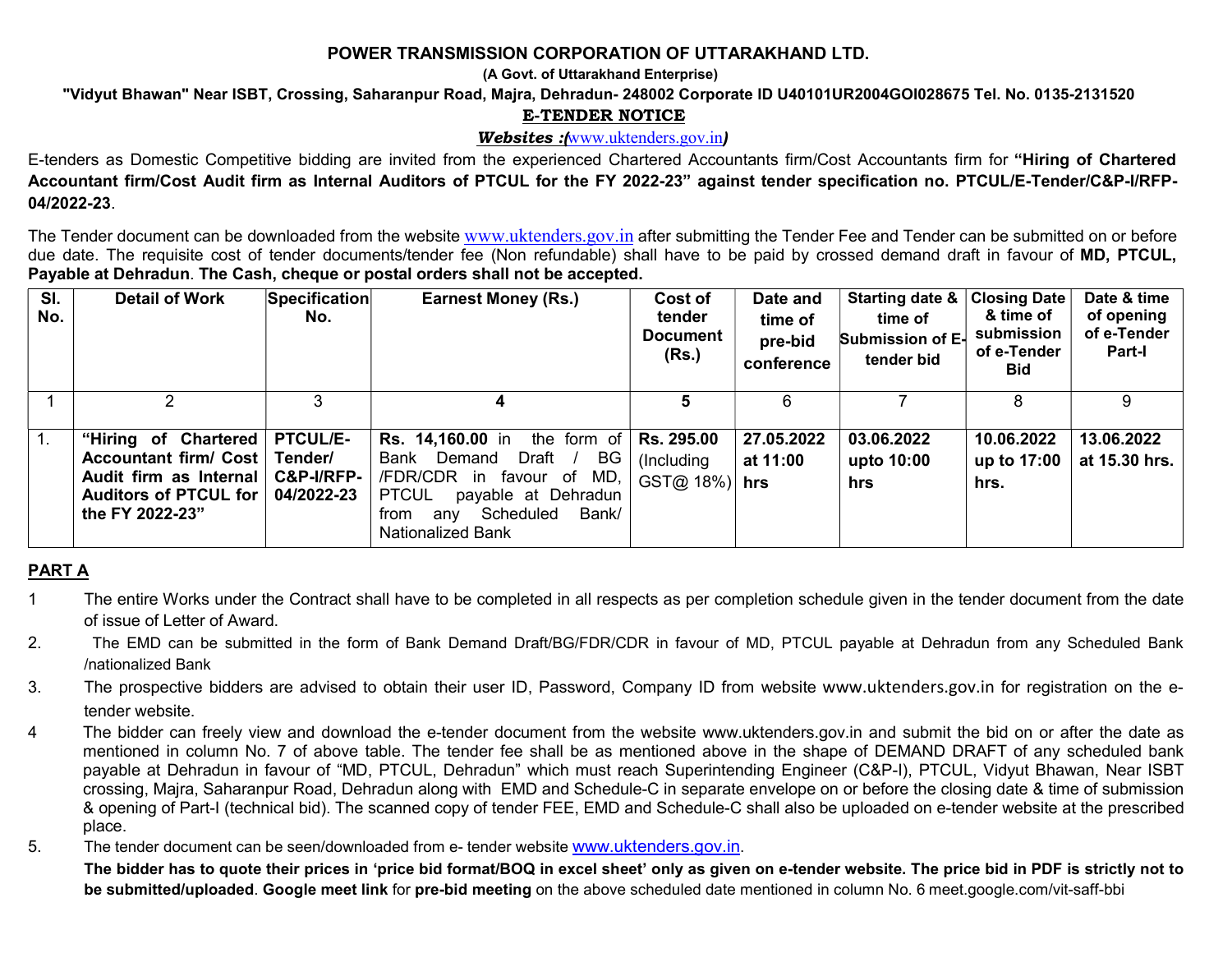All the tender documents will be carried out only through E-tendering mode and the bidder has to submit all his tender documents (Like Price Bid) in the etendering website www.uktenders.gov.in and in the mean time the bidders has to scan their tender FEE, Earnest Money Deposit (EMD), Scheduled-C & Deceleration and all the pre-qualifying documents/Supporting Documents for uploading and also submit the hard copy of the same (at least Two set duly stamped, signed & page numbered) to the office within the last date and time of the submission of tender.

This office is not responsible if the **tender fee, EMD and Schedule-C** is delayed in transit or is not made available by the Postal Department / Courier at the address prescribed above.

6 The bidders shall scan EMD to be given as DD in favour of MD, Power Transmission Corporation of Uttarakhand Ltd., Dehradun on any Scheduled Bank in Dehradun or by Bank Guarantee from any Nationalized Bank in the format provided in the tender document. The scanned EMD as mentioned must be uploaded in PDF format in addition to sending the original as stated above.

It is mandatory for the bidders to submit the original tender fee in the form of DD (Non refundable), original hard copy of the EMD and schedule "C" (all should be in a single separate envelope) and the hard copy (at least two set) of all other pre-qualifying documents/Supporting Documents/certificates of tender document to SE (C&P-I) office on or before closing date & time of opening of bid.

- 7 E-Tenders will be received and opened on the date as mentioned above or any extension thereof. In case the above date is holiday, the tenders will be received & opened on the next working day.
- 8. It is mandatory for the bidder to submit the hard copy of Schedule-C (Bid validity declaration) and 'Declaration' regarding correctness of the documents, in Rs.100 stamp duly notarized, as per the tender documents and also upload the copy of the same on e-tender website with the supporting document of your technical bid proposal.
- 9 As per guidelines/circular dated 31.08.2011 and dated 18.04.2010 by Directorate STQC, IT Department, New Delhi and CVC, Govt. of India, the use of class-3 Digital Signature, procured from any certifying authority, is made mandatory for the firms to login on the e-tender website www.uktenders.gov.in. For any details regarding e-tendering contact no. +91-8899890000 or for technical queries 24X7 help desk no. 0120-4200462, 0120-4001002, 0120-4001005,0120- 6277787 or email at support-eproc@nic.in
- 10 The bidders are requested to read all the instructions/conditions of the bid documents & NIT carefully and submit their bid accordingly. Be ensured that all the required and supporting documents have to be uploaded on e-tender website.

## PART B Pre Qualifying Requirement (PQR) for the Bidder